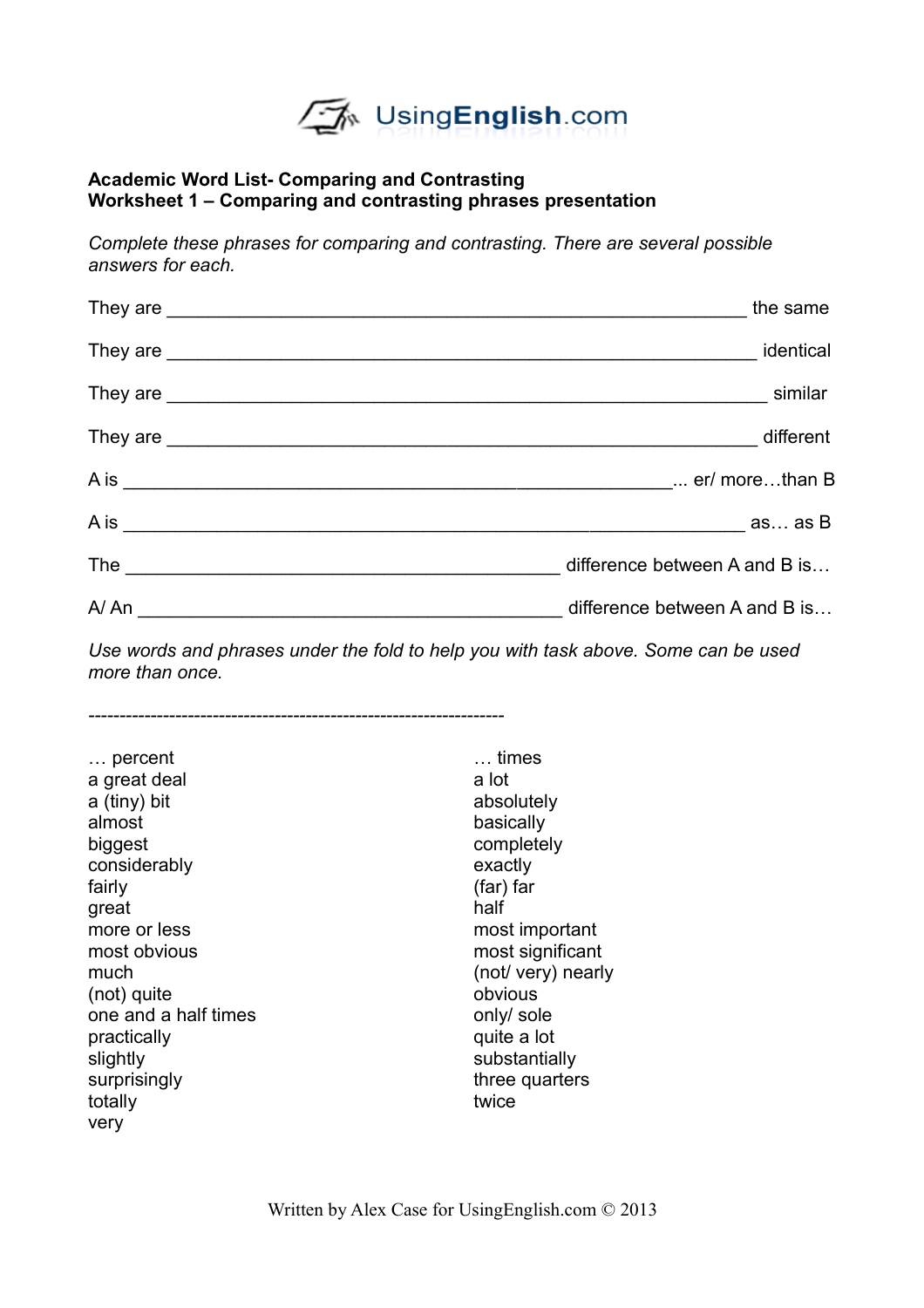

### **Mixed up answers**

*Match the lists of words below to the gapped sentences on the previous page.*

- A) a tiny bit/ a bit/ slightly/ ... percent/ quite a lot/ considerably/ substantially/ a great deal/ a lot/ much/ far/ … times/ far far
- B) almost/ absolutely
- C) almost/ more or less/ nearly/ very nearly/ basically/ exactly
- D) biggest/ most important/ most significant/ most obvious/ only/ sole
- E) great/ obvious
- F) not nearly/ half/ three quarters/ not quite/ nearly/ almost/ exactly/ one and a half times/ twice/ three times
- G) slightly/ quite/ fairly/ very/ completely/ totally
- H) very/ quite/ surprisingly

*Compare with the answer key under the fold. Do any of the expressions have (basically) the same meaning?*

--------------------------------

# **Suggested answers**

- They are almost/ more or less/ practically/ nearly/ very nearly/ basically/ exactly the same
- They are \_\_\_\_\_\_\_\_\_\_\_almost/ absolutely\_\_\_\_\_\_\_\_\_\_\_\_\_\_\_\_\_\_\_\_\_\_\_\_\_\_ identical
- They are \_\_\_\_\_\_\_\_\_\_\_\_\_\_\_\_\_\_\_\_\_\_\_\_\_\_\_\_ very/ quite/ surprisingly \_\_\_\_\_\_\_\_\_\_\_\_\_\_\_ similar
- They are \_\_\_\_\_\_\_\_\_\_\_\_\_\_\_\_\_\_\_\_\_\_slightly/ quite/ very/ completely/ totally\_\_\_\_\_\_\_\_\_\_\_ different
- A is \_\_\_\_\_\_ a tiny bit/ a bit/ slightly/ ... percent/ quite a lot/ considerably/ substantially/ a great deal/ a lot/ much/ far/ … times/ far far\_\_\_\_\_\_\_ ….er/ more…/ less… than B
- A is \_\_\_\_\_\_ not nearly/ half/ three quarters/ not quite/ nearly/ almost/ exactly/ one and a half times/ twice/ three times as... as B.
- The \_\_\_\_\_\_\_\_\_\_\_\_\_\_\_\_\_ biggest/ most important/ most significant/ most obvious/ only/ sole \_\_\_\_\_\_\_\_\_\_\_ difference between A and B is...
- A/ An \_\_\_\_\_\_\_\_\_\_\_\_\_\_\_\_\_\_\_ great/ obvious \_\_\_\_\_\_\_\_\_\_\_\_\_\_ difference between A and B is…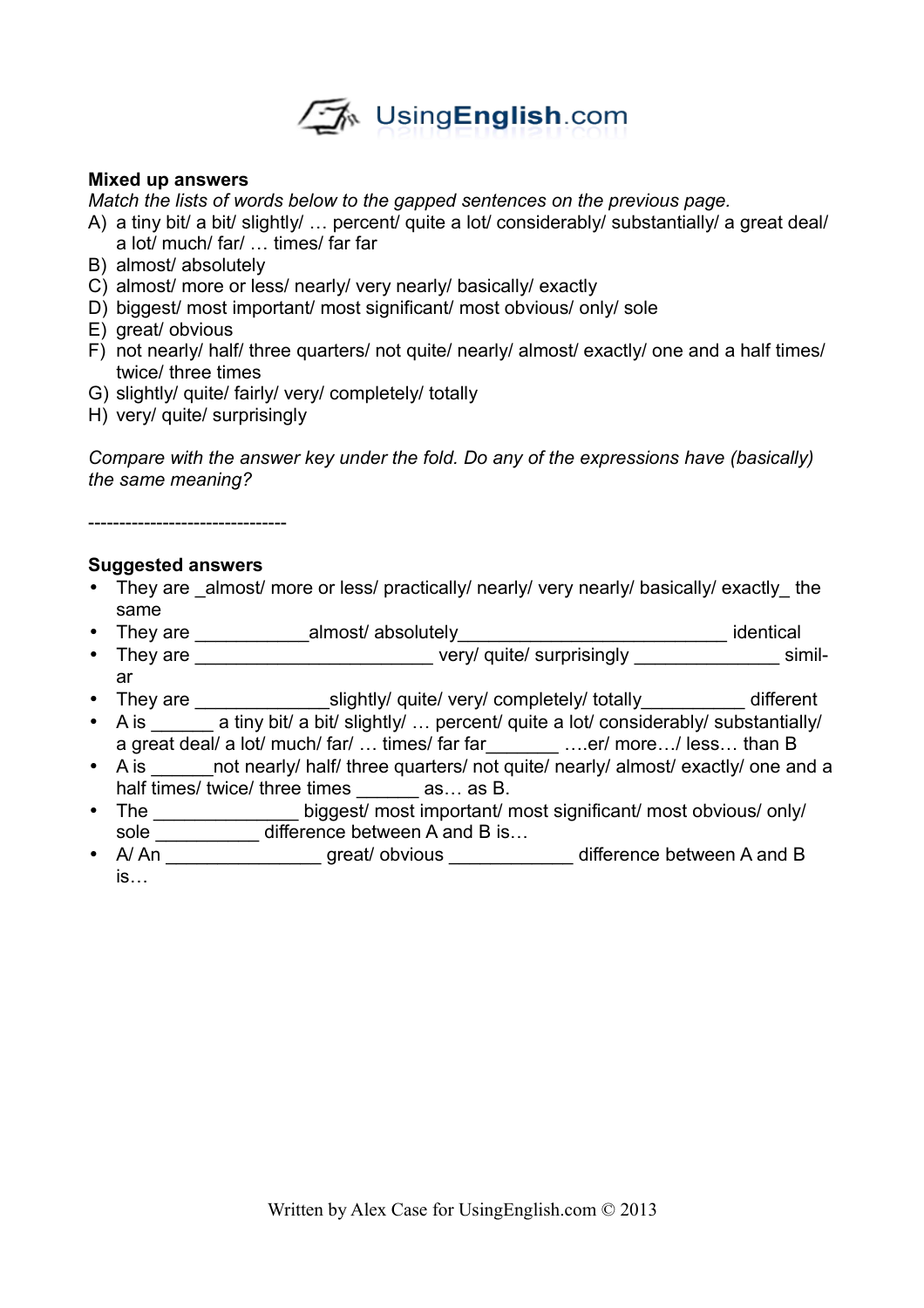

# **Worksheet 2 – Comparing and contrasting places**

*Compare one of these things in your country/ city and other places, supporting your arguments. Your partner will agree or disagree, or if they don't know the other place they will just ask for more support for your arguments.*

- Acceptance of differences in *sexuality*
- Belief in personal *transformation*
- Bullying *subordinates*
- *Carbon offsetting*
- *Corporate restructuring*
- Electricity *generation*
- Government use of *statistics*
- *Granting* sabbaticals
- *Immigration*
- Importance of *hierarchy*
- *Infrastructure*
- Interest in *sustainability*
- Job *security*
- Maintaining *traditions*
- Naming of *successors*
- *Number of guidelines from the government*
- Number of *subsidiaries*
- Publication of *theses*
- *Research* funding
- *Residential* care
- *Restoration* of historical buildings
- *Rigid* management
- School *resources*
- Self-*sufficiency* of adult children
- *Stress*
- Strictness of school *grading*
- *Submissive* females
- *Suspension* from school
- Taking dietary *supplements*
- Tax *revenues*
- Teaching of study *techniques*
- *Temporary* jobs
- The baby boomer *generation*
- The *impact* of globalisation
- The IT *sector*
- *Theoretical* physics
- *Times when you need to use identification*
- *Transmission* of disease
- Treatment of historic *sites*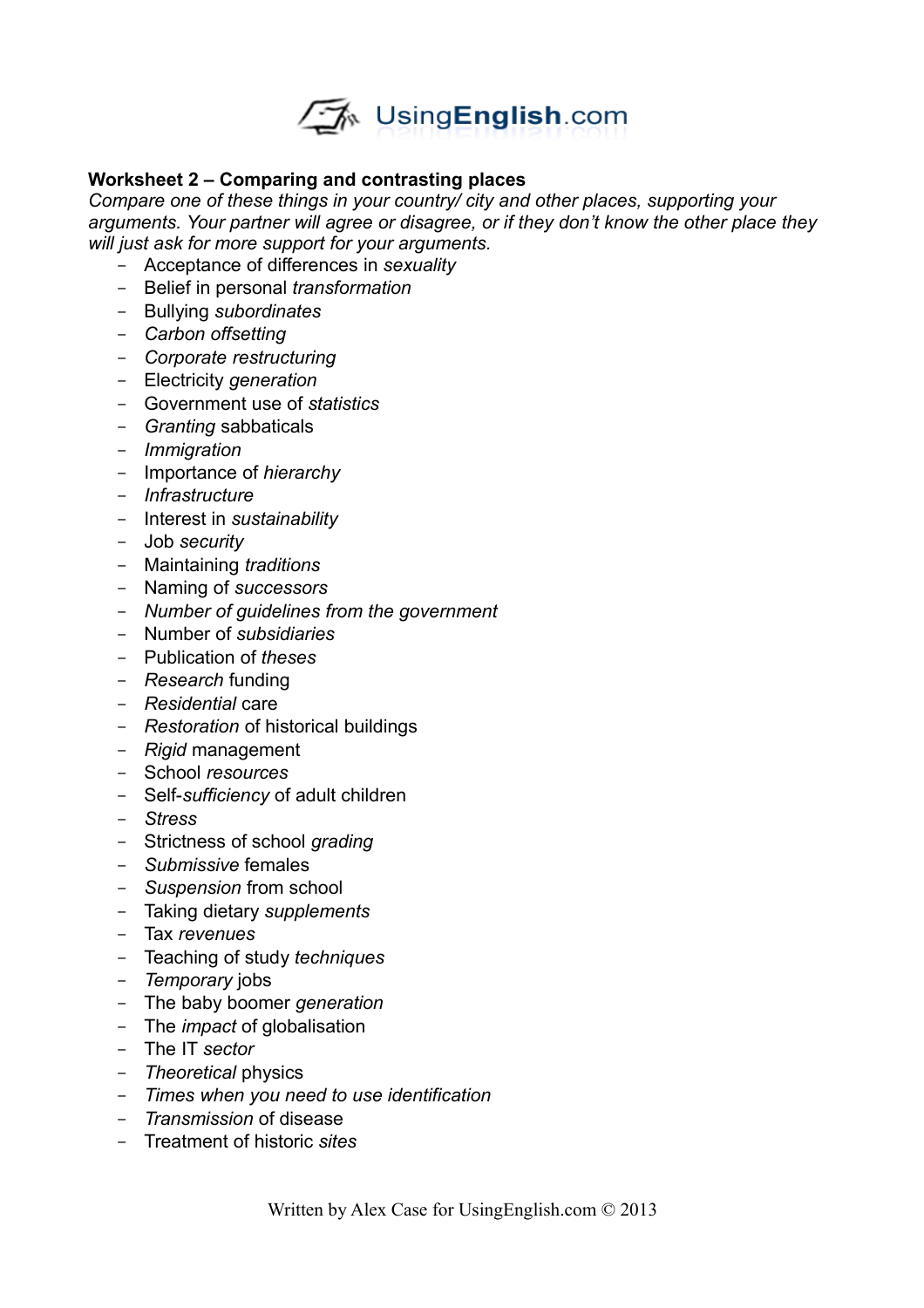

- Use of *panel* interviews
- *Volunteering*
- *Welfare* payments

*All the words in italics above are from the AWL. Ask about any you don't know.* **Worksheet 3 – Comparing and contrasting Academic Word List vocabulary** *How different are the following words from the Academic Word List and the words next to them and what are the differences if there are any? Work together to write two sentences saying those things, e.g.* "'A majority' is almost the same as 'most'. The biggest difference is that majority can also mean anything over 50%"

A generation/ An era A majority/ Most A medium/ Media A parallel/ A similarity A perspective/ A viewpoint An illustration/ A figure An image/ An icon An institute/ An academy An instructor/ A teacher At short intervals/ For a short time Banned/ Prohibited Conservative/ Reactionary Exactly/ Precisely For Instance/ For example Habits/ Norms Identification/ ID Ignorance/ Stupidity **Immaturity/ Childishness** Index/ Contents page Individualism/ Selfishness Inhibit/ Restrict Initially/ At first Innovator/ Inventor **Insightful/ Intuitive** Integrate/ Merge **Integrate/** Merge Internalise/ Remember Irrational/ Illogical interventional Isolation/ Loneliness Labourer/ Worker **Legislation** Legislation/ Law Legislator/ Lawyer Magazine/ Journal Manipulate/ Control Manual/ Handbook Mechanism/ Machine Mediate/ Negotiate Minimalise/ Reduce Ministry/ Government department Minor/ Unimportant Misinterpretation/ Misunderstanding Objectivity/ Logic **Community** Odd/ Abnormal Paragraph/ Section **Predicted** / Inevitable Preliminary/ Preparatory Presential Principal/ Principle Private investigator/ Private detective Professor/ Lecturer Psychiatry/ Psychology Purchase/ Buy Qualitative/ Quantitative Contraction Ratio/ Percentage Regime/ Government Relocate/ Move Spouse/ Partner Stubborn/ Persistent The same/ Identical Theory/ Paradigm To itemise/ To list Uninvolved/ Disinterested Unjustified/ Unjust

#### **Homework**

*Choose one of the tasks below and write at least 250 words on the topic of your choice. If you run out of things to say at fewer than 200 words, choose another and continue.*

• Compare the past, present and future of one thing